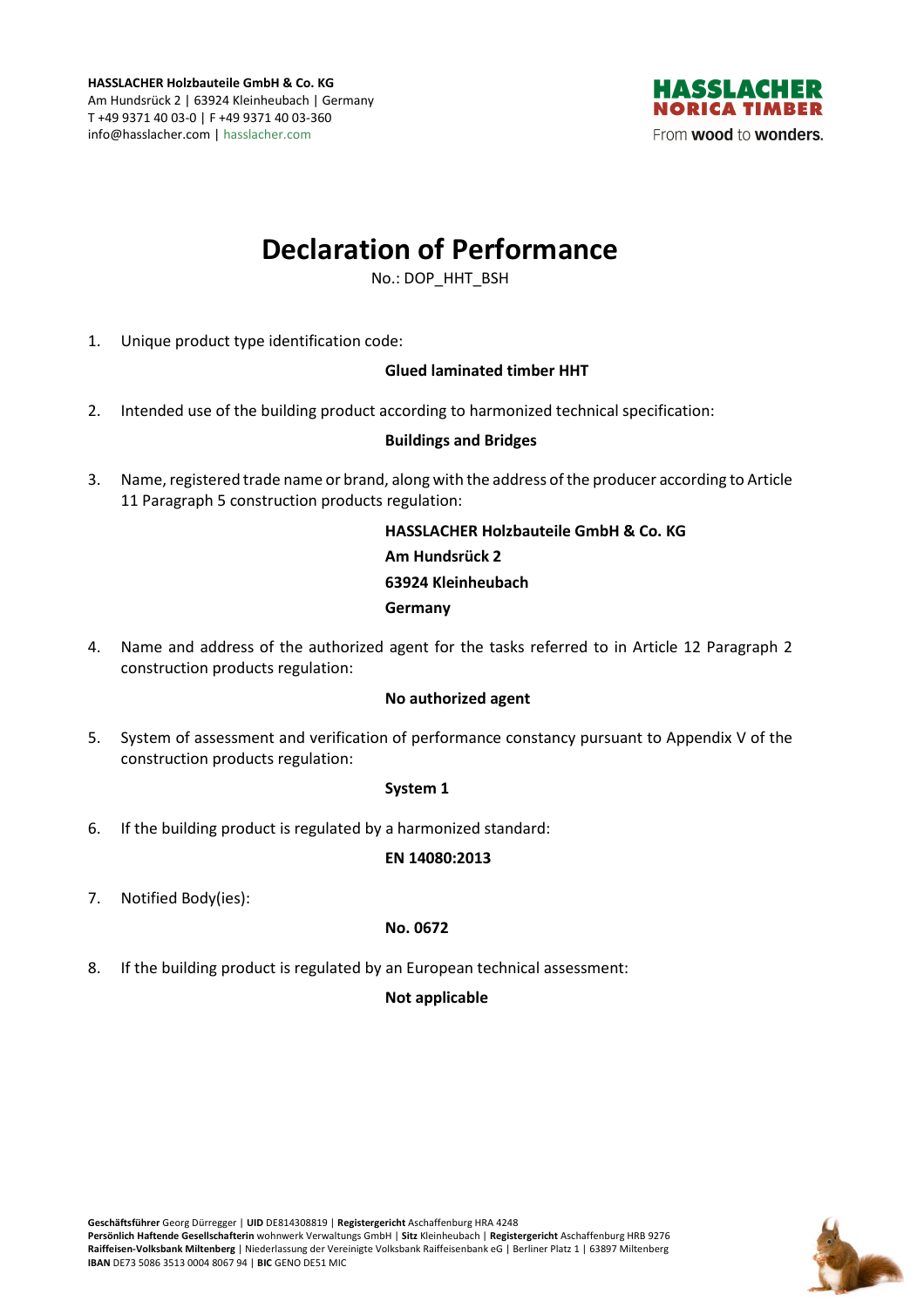**HASSLACHER Holzbauteile GmbH & Co. KG**  Am Hundsrück 2 | 63924 Kleinheubach | Germany T +49 9371 40 03-0 | F +49 9371 40 03-360 info@hasslacher.com | hasslacher.com



#### 9. Declaration of performance:

| <b>Main Features and Characteristics</b>                         |                                                                                                                 | Performance                                                                                                                                                                                                                                                                    |
|------------------------------------------------------------------|-----------------------------------------------------------------------------------------------------------------|--------------------------------------------------------------------------------------------------------------------------------------------------------------------------------------------------------------------------------------------------------------------------------|
| <b>Mechanical characteristics</b><br>of glued laminated products | Characteristics of timber                                                                                       | <b>NPD</b>                                                                                                                                                                                                                                                                     |
|                                                                  | Bending strength                                                                                                | Classification based on the                                                                                                                                                                                                                                                    |
|                                                                  | Compression strength                                                                                            | characteristics of laminations<br>according EN 338 - assignment of<br>strength class corresponding<br>Table 4 or 5 EN 14080<br>Spruce/Fir:<br>GL20h, GL20c, GL22h, GL22c,<br>GL24h, GL24c, GL28h, GL28c,<br>GL30h, GL30c, GL32h, GL32c<br>Larch:<br>GL24h, GL24c, GL28h, GL28c |
|                                                                  | Tensile strength                                                                                                |                                                                                                                                                                                                                                                                                |
|                                                                  | Shear strength                                                                                                  |                                                                                                                                                                                                                                                                                |
|                                                                  | Modulus of elasticity                                                                                           |                                                                                                                                                                                                                                                                                |
|                                                                  | Bonding strength                                                                                                |                                                                                                                                                                                                                                                                                |
|                                                                  | Strength of finger joints                                                                                       |                                                                                                                                                                                                                                                                                |
|                                                                  | Additional for glued laminatd<br>timber with large finger joints:<br>Bending strength of large finger<br>joints | <b>NPD</b>                                                                                                                                                                                                                                                                     |
|                                                                  | Geometrical data                                                                                                | <b>NPD</b>                                                                                                                                                                                                                                                                     |
| <b>Resistance to fire</b>                                        |                                                                                                                 | <b>NPD</b>                                                                                                                                                                                                                                                                     |
| <b>Bonding strength</b>                                          | Glue line integrity of surface<br>bonding                                                                       | <b>Delamination test</b><br>according EN 14080, Annex C,<br>Test method B                                                                                                                                                                                                      |
|                                                                  | Glue lines between components of<br>glued laminated timber                                                      | <b>NPD</b>                                                                                                                                                                                                                                                                     |
|                                                                  | Large finger joints                                                                                             | <b>NPD</b>                                                                                                                                                                                                                                                                     |
| <b>Reaction to fire</b>                                          |                                                                                                                 | D-s2, d0                                                                                                                                                                                                                                                                       |
| <b>Emission of formaldehyde</b>                                  |                                                                                                                 | E <sub>1</sub>                                                                                                                                                                                                                                                                 |
| Release of other dangerous substances                            |                                                                                                                 | <b>NPD</b>                                                                                                                                                                                                                                                                     |
| <b>Durability of bonding</b><br>strength                         | Species                                                                                                         | Spruce/Fir/Larch                                                                                                                                                                                                                                                               |
|                                                                  | Adhesive finger joint                                                                                           | PUR / Typ I according EN 15425<br>170 FJ 0,1 M                                                                                                                                                                                                                                 |
|                                                                  | Adhesive surface bonding                                                                                        | MUF / Typ I according EN 301<br>I 90 GP 0,3 S                                                                                                                                                                                                                                  |
| <b>Durability against biological</b><br>attack                   | Lamination without preservative<br>treatment                                                                    | Durability class 5<br>according EN 350-2                                                                                                                                                                                                                                       |
|                                                                  | Lamination with preservative<br>treatment                                                                       | <b>NPD</b>                                                                                                                                                                                                                                                                     |

NPD – No Performance Determined

**Geschäftsführer** Georg Dürregger | **UID** DE814308819 | **Registergericht** Aschaffenburg HRA 4248 **Persönlich Haftende Gesellschafterin** wohnwerk Verwaltungs GmbH | **Sitz** Kleinheubach | **Registergericht** Aschaffenburg HRB 9276 **Raiffeisen-Volksbank Miltenberg** | Niederlassung der Vereinigte Volksbank Raiffeisenbank eG | Berliner Platz 1 | 63897 Miltenberg **IBAN** DE73 5086 3513 0004 8067 94 | **BIC** GENO DE51 MIC